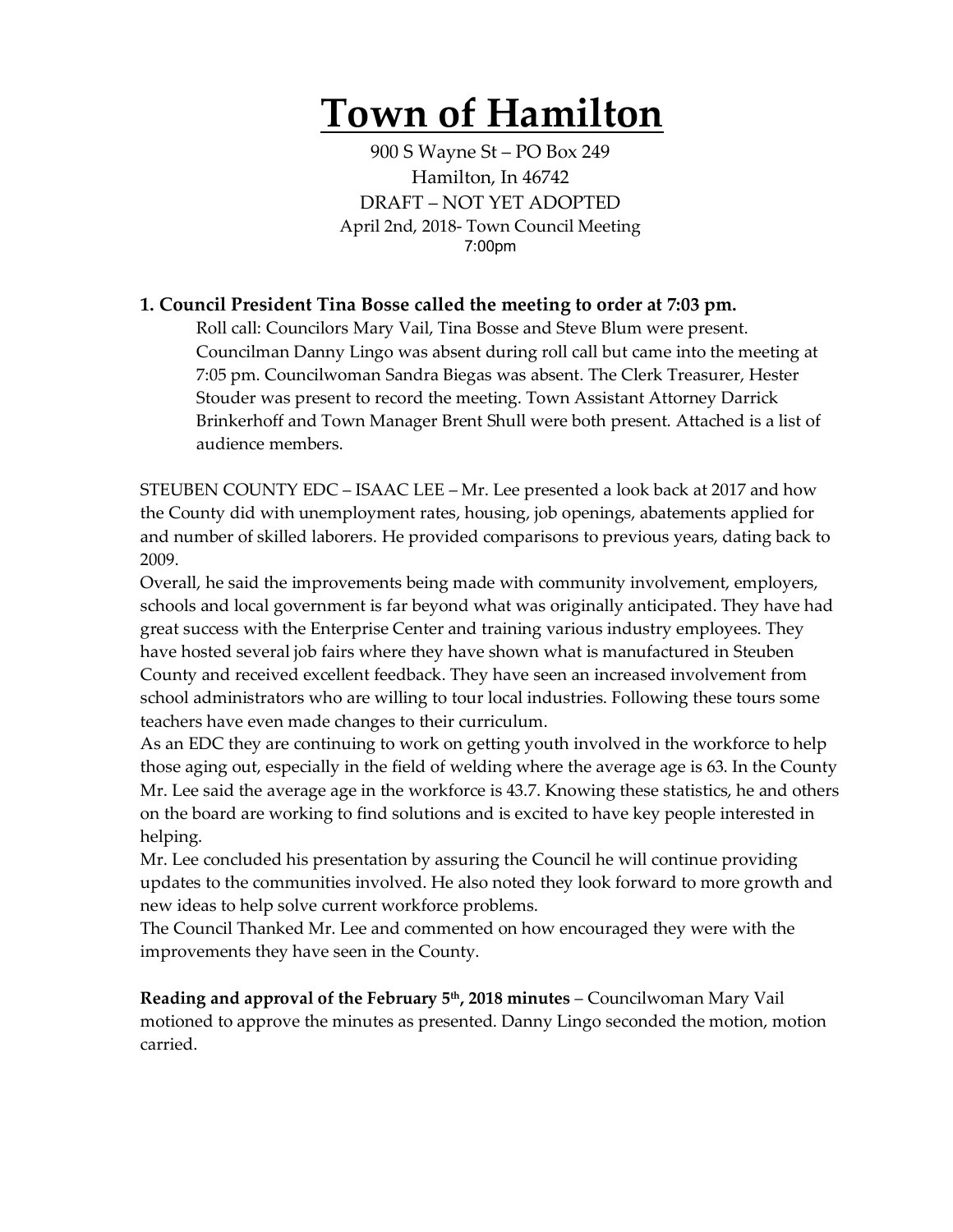#### **2. Clerks Report -** *The clerk has submitted financial EOM statements and payroll to the Council.*

- A. Claims Councilman Steve Blum made a motion to approve the claims. Councilwoman Mary Vail seconded the motion, motion carried.
- B. Delinquent Accounts Mary Vail motioned to approve the delinquent accounts, Steve Blum seconded the motion, motion carried. Prior to approval, Councilman Danny Lingo asked about the accounts with the higher amounts and if payment arrangements were being made. The Clerk said these were rental properties and the land owners had agreed to allow their tenants to carry higher balances and make payment arrangements. They are on the disconnect list should they default on those arrangements.

### **4. Reports**

A. *Town Manager* – Town Manager Brent Shull opened bids for the 150-road project. They are as follows; Crosby Excavating \$116,270.00, API \$101,302.68, Brooks \$90773.00, E&B paving \$92,366.50. These bids will be taken under advisement and awarded at the May Council meeting.

Town Manager Brent Shull asked the Council if they would like him to pursue having something placed at the 4-way stop to alert drivers to stop. He suggested rumble strips that can be removed or flashing lights on the Stop signs.

After discussion the Council agreed they would like him to revisit the concern with Ben Smaltz, who recently began serving on the INDOT committee. Brent will make an appointment to meet with him and update the Council as soon as information is available.

#### P*lease see attached report*

B*. Street Department* – Jim Underwood, is back and will be assisting the Street/Park department on a part time basis. The leaf vac is working and may need repairs before the season is over. A replacement is scheduled for the 2019 budget. *Please see attached report*

C**.** *Police Department –* The Council asked if the department carries Narcan, to which the Town Manager said they do not. Due to recent training the Fire Department had regarding Narcan the Council would like the Marshals reasoning, so they can better understand his position. Brent will talk with the Marshal to have him provide a response to the Council. *Please see attached report.*

D**.** *Water Department* – The utility asked for approval on the price provided by Peerless Midwest to rehab Well #3. The Total cost is \$16,400.00. They are a preferred vendor and their prices have already been established as the most responsive for the department and this type of work. No one on the Council objected. The Superintendent will contact the company to get the work scheduled. *Please see attached report.*